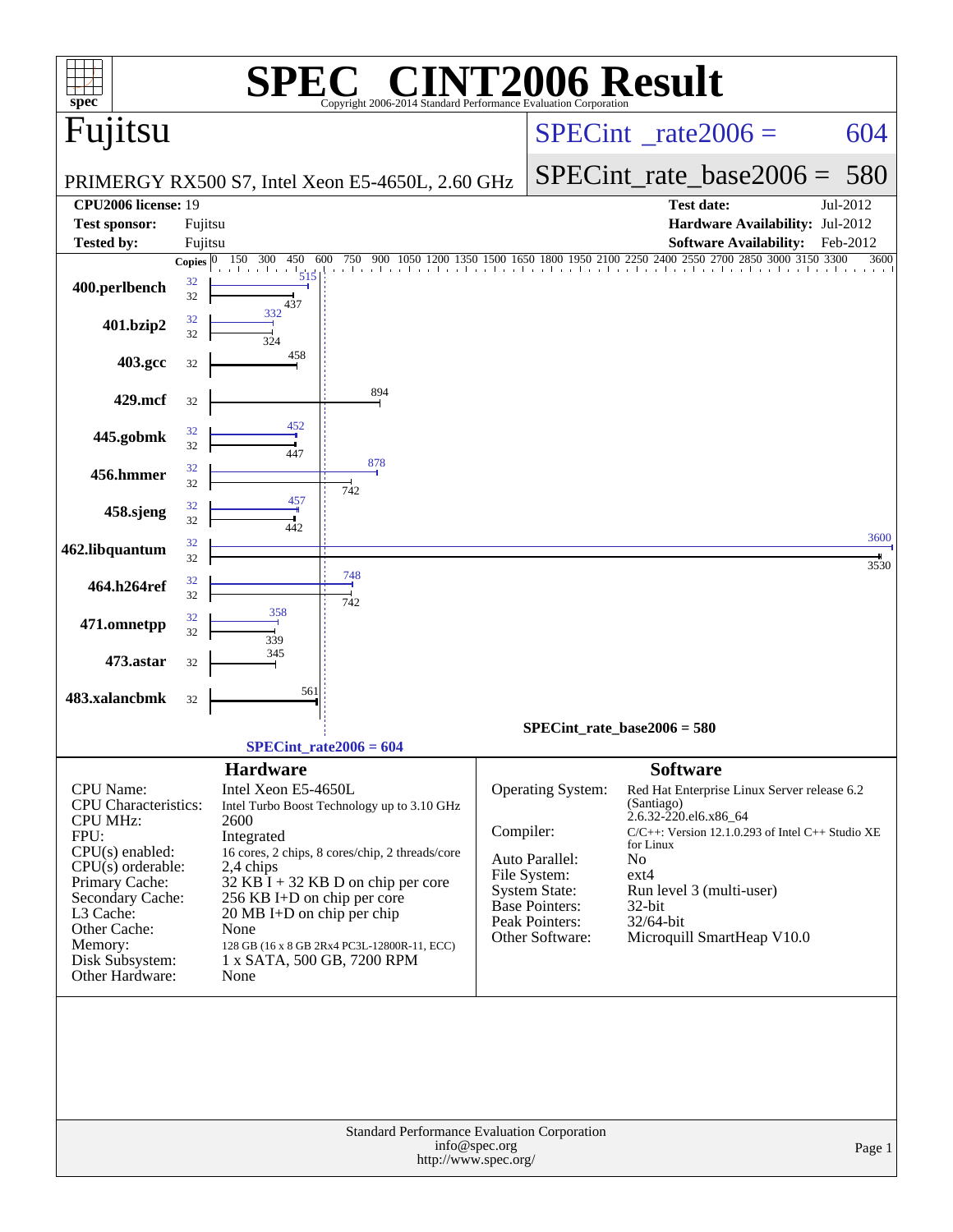

# **[SPEC CINT2006 Result](http://www.spec.org/auto/cpu2006/Docs/result-fields.html#SPECCINT2006Result)**

### Fujitsu

### SPECint rate $2006 = 604$

PRIMERGY RX500 S7, Intel Xeon E5-4650L, 2.60 GHz

[SPECint\\_rate\\_base2006 =](http://www.spec.org/auto/cpu2006/Docs/result-fields.html#SPECintratebase2006) 580

**[CPU2006 license:](http://www.spec.org/auto/cpu2006/Docs/result-fields.html#CPU2006license)** 19 **[Test date:](http://www.spec.org/auto/cpu2006/Docs/result-fields.html#Testdate)** Jul-2012 **[Test sponsor:](http://www.spec.org/auto/cpu2006/Docs/result-fields.html#Testsponsor)** Fujitsu **[Hardware Availability:](http://www.spec.org/auto/cpu2006/Docs/result-fields.html#HardwareAvailability)** Jul-2012 **[Tested by:](http://www.spec.org/auto/cpu2006/Docs/result-fields.html#Testedby)** Fujitsu **[Software Availability:](http://www.spec.org/auto/cpu2006/Docs/result-fields.html#SoftwareAvailability)** Feb-2012

#### **[Results Table](http://www.spec.org/auto/cpu2006/Docs/result-fields.html#ResultsTable)**

|                                                                                                          | <b>Base</b>   |                |       |                |            |                |              | <b>Peak</b>   |                |              |                |              |                |              |
|----------------------------------------------------------------------------------------------------------|---------------|----------------|-------|----------------|------------|----------------|--------------|---------------|----------------|--------------|----------------|--------------|----------------|--------------|
| <b>Benchmark</b>                                                                                         | <b>Copies</b> | <b>Seconds</b> | Ratio | <b>Seconds</b> | Ratio      | <b>Seconds</b> | Ratio        | <b>Copies</b> | <b>Seconds</b> | <b>Ratio</b> | <b>Seconds</b> | <b>Ratio</b> | <b>Seconds</b> | <b>Ratio</b> |
| 400.perlbench                                                                                            | 32            | 716            | 437   | 717            | 436        | 716            | 437          | 32            | 608            | 514          | 603            | 518          | 607            | 515          |
| 401.bzip2                                                                                                | 32            | 952            | 324   | 952            | 324        | 951            | 325          | 32            | 931            | 332          | 931            | 332          | 931            | 332          |
| $403.\mathrm{gcc}$                                                                                       | 32            | 563            | 458   | 563            | 458        | 565            | 456          | 32            | 563            | 458          | 563            | 458          | 565            | 456          |
| $429$ .mcf                                                                                               | 32            | 326            | 896   | 326            | 894        | 326            | 894          | 32            | 326            | 896          | 326            | 894          | 326            | 894          |
| $445$ .gobm $k$                                                                                          | 32            | 744            | 451   | 760            | 442        | 751            | 447          | 32            | 747            | 450          | 743            | 452          | 738            | 455          |
| 456.hmmer                                                                                                | 32            | 403            | 742   | 401            | 744        | 403            | 740 <b>1</b> | 32            | 339            | 881          | 340            | 878          | 340            | 878          |
| $458$ .sjeng                                                                                             | 32            | 867            | 447   | 884            | 438        | 876            | 442          | 32            | 831            | 466          | 852            | 454          | 847            | 457          |
| 462.libquantum                                                                                           | 32            | 188            | 3530  | 188            | 3530       | 188            | 3540         | 32            | 184            | 3600         | 185            | 3590         | 184            | 3600         |
| 464.h264ref                                                                                              | 32            | 954            | 742   | 954            | 742        | 953            | 743          | 32            | 948            | 747          | 945            | 750          | 947            | 748          |
| 471.omnetpp                                                                                              | 32            | 590            | 339   | 589            | 339        | 588            | 340l         | 32            | 558            | 358          | 559            | 357          | 558            | 359          |
| 473.astar                                                                                                | 32            | 650            | 345   | 651            | <b>345</b> | 652            | 345          | 32            | 650            | 345          | 651            | 345          | 652            | 345          |
| 483.xalancbmk                                                                                            | 32            | 394            | 561   | 396            | 558        | 392            | 563          | 32            | 394            | 561          | 396            | 558          | 392            | 563          |
| Results appear in the order in which they were run. Bold underlined text indicates a median measurement. |               |                |       |                |            |                |              |               |                |              |                |              |                |              |

#### **[Submit Notes](http://www.spec.org/auto/cpu2006/Docs/result-fields.html#SubmitNotes)**

 The numactl mechanism was used to bind copies to processors. The config file option 'submit' was used to generate numactl commands to bind each copy to a specific processor. For details, please see the config file.

### **[Operating System Notes](http://www.spec.org/auto/cpu2006/Docs/result-fields.html#OperatingSystemNotes)**

 Stack size set to unlimited using "ulimit -s unlimited" Transparent Huge Pages enabled with: echo always > /sys/kernel/mm/redhat\_transparent\_hugepage/enabled runspec command invoked through numactl i.e.: numactl --interleave=all runspec <etc>

### **[General Notes](http://www.spec.org/auto/cpu2006/Docs/result-fields.html#GeneralNotes)**

Environment variables set by runspec before the start of the run: LD\_LIBRARY\_PATH = "/SPECcpu2006/libs/32:/SPECcpu2006/libs/64"

 Binaries compiled on a system with 2x E5-2650 CPU + 96 GB memory using RHEL6.2 For information about Fujitsu please visit: <http://www.fujitsu.com>

### **[Base Compiler Invocation](http://www.spec.org/auto/cpu2006/Docs/result-fields.html#BaseCompilerInvocation)**

[C benchmarks](http://www.spec.org/auto/cpu2006/Docs/result-fields.html#Cbenchmarks): [icc -m32](http://www.spec.org/cpu2006/results/res2012q3/cpu2006-20120730-23916.flags.html#user_CCbase_intel_icc_5ff4a39e364c98233615fdd38438c6f2)

Continued on next page

Standard Performance Evaluation Corporation [info@spec.org](mailto:info@spec.org) <http://www.spec.org/>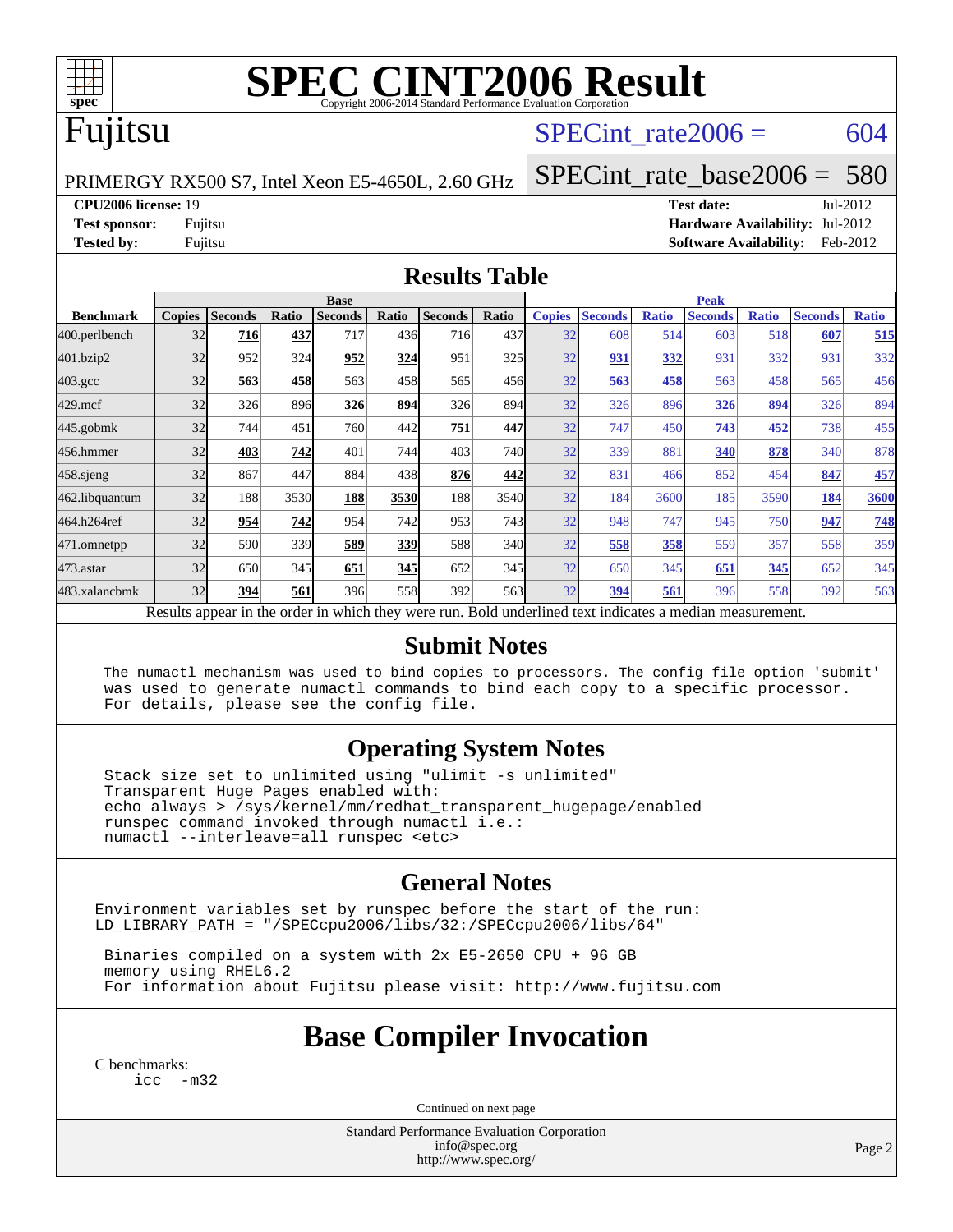| <b>SPEC CINT2006 Result</b><br>spec <sup>®</sup>                                                                                                 |                                                                                                               |  |  |  |  |  |
|--------------------------------------------------------------------------------------------------------------------------------------------------|---------------------------------------------------------------------------------------------------------------|--|--|--|--|--|
| Fujitsu                                                                                                                                          | 604<br>$SPECint rate 2006 =$                                                                                  |  |  |  |  |  |
| PRIMERGY RX500 S7, Intel Xeon E5-4650L, 2.60 GHz                                                                                                 | $SPECint_rate_base2006 = 580$                                                                                 |  |  |  |  |  |
| CPU2006 license: 19<br><b>Test sponsor:</b><br>Fujitsu<br><b>Tested by:</b><br>Fujitsu                                                           | <b>Test date:</b><br>Jul-2012<br>Hardware Availability: Jul-2012<br>Feb-2012<br><b>Software Availability:</b> |  |  |  |  |  |
| <b>Base Compiler Invocation (Continued)</b>                                                                                                      |                                                                                                               |  |  |  |  |  |
| $C_{++}$ benchmarks:<br>icpc -m32                                                                                                                |                                                                                                               |  |  |  |  |  |
| <b>Base Portability Flags</b>                                                                                                                    |                                                                                                               |  |  |  |  |  |
| 400.perlbench: -DSPEC_CPU_LINUX_IA32<br>462.libquantum: - DSPEC CPU LINUX<br>483.xalancbmk: -DSPEC_CPU_LINUX                                     |                                                                                                               |  |  |  |  |  |
| <b>Base Optimization Flags</b>                                                                                                                   |                                                                                                               |  |  |  |  |  |
| C benchmarks:<br>-xSSE4.2 -ipo -03 -no-prec-div -opt-prefetch -opt-mem-layout-trans=3                                                            |                                                                                                               |  |  |  |  |  |
| $C_{++}$ benchmarks:<br>-xSSE4.2 -ipo -03 -no-prec-div -opt-prefetch -opt-mem-layout-trans=3<br>-Wl,-z, muldefs -L/opt/SmartHeap/lib -lsmartheap |                                                                                                               |  |  |  |  |  |
| <b>Base Other Flags</b><br>C benchmarks:                                                                                                         |                                                                                                               |  |  |  |  |  |
| 403.gcc: -Dalloca=_alloca                                                                                                                        |                                                                                                               |  |  |  |  |  |
| <b>Peak Compiler Invocation</b><br>C benchmarks (except as noted below):<br>$-m32$<br>icc                                                        |                                                                                                               |  |  |  |  |  |
| 400.perlbench: icc -m64                                                                                                                          |                                                                                                               |  |  |  |  |  |
| 401.bzip2: icc -m64                                                                                                                              |                                                                                                               |  |  |  |  |  |
| 456.hmmer: $\text{icc}$ -m64<br>458.sjeng: icc -m64                                                                                              |                                                                                                               |  |  |  |  |  |
| $C_{++}$ benchmarks:<br>icpc -m32                                                                                                                |                                                                                                               |  |  |  |  |  |
| Standard Performance Evaluation Corporation<br>info@spec.org<br>http://www.spec.org/                                                             | Page 3                                                                                                        |  |  |  |  |  |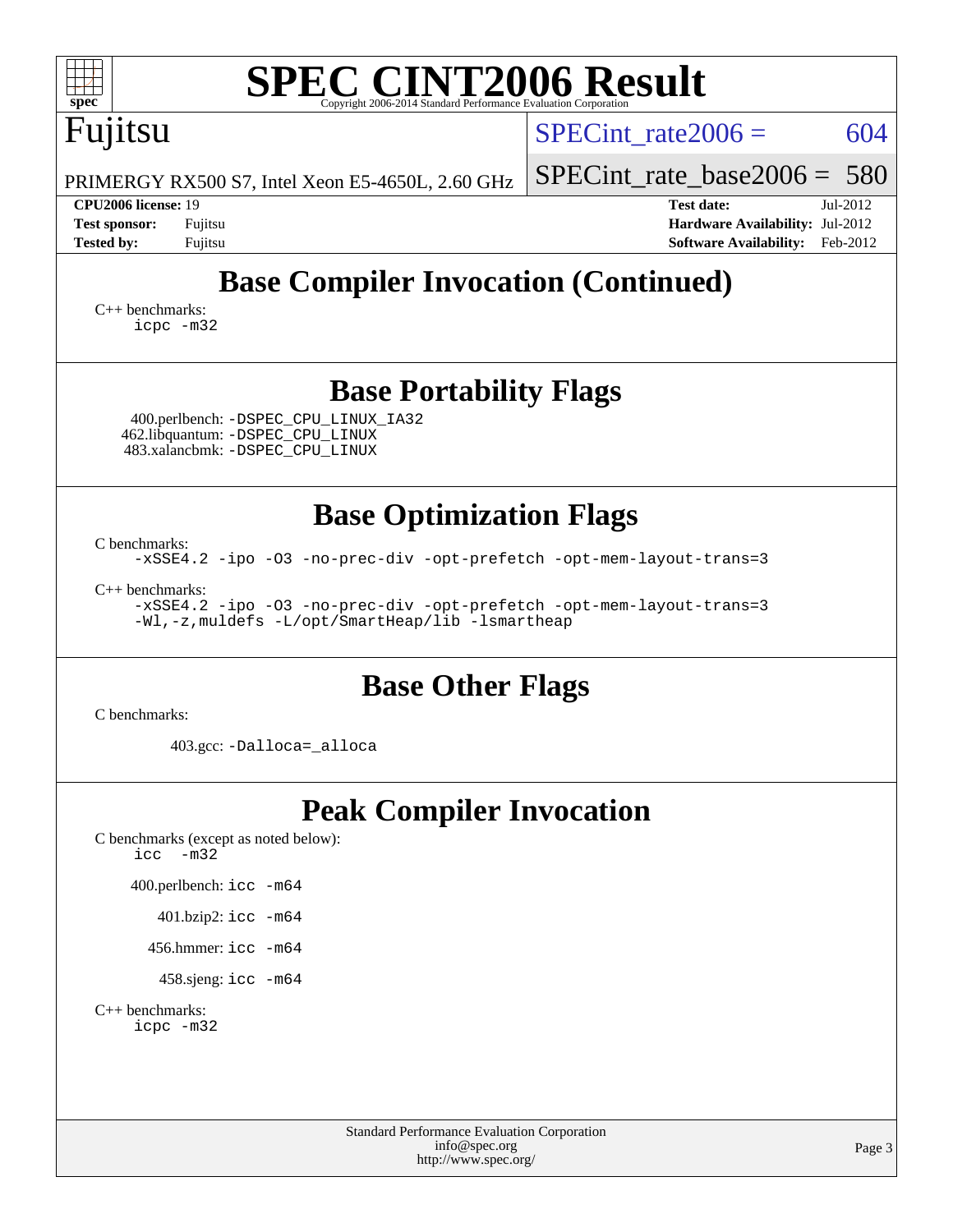

# **[SPEC CINT2006 Result](http://www.spec.org/auto/cpu2006/Docs/result-fields.html#SPECCINT2006Result)**

## Fujitsu

SPECint rate $2006 = 604$ 

PRIMERGY RX500 S7, Intel Xeon E5-4650L, 2.60 GHz

**[CPU2006 license:](http://www.spec.org/auto/cpu2006/Docs/result-fields.html#CPU2006license)** 19 **[Test date:](http://www.spec.org/auto/cpu2006/Docs/result-fields.html#Testdate)** Jul-2012

[SPECint\\_rate\\_base2006 =](http://www.spec.org/auto/cpu2006/Docs/result-fields.html#SPECintratebase2006) 580

**[Test sponsor:](http://www.spec.org/auto/cpu2006/Docs/result-fields.html#Testsponsor)** Fujitsu **[Hardware Availability:](http://www.spec.org/auto/cpu2006/Docs/result-fields.html#HardwareAvailability)** Jul-2012 **[Tested by:](http://www.spec.org/auto/cpu2006/Docs/result-fields.html#Testedby)** Fujitsu **Fugital Example 2012 [Software Availability:](http://www.spec.org/auto/cpu2006/Docs/result-fields.html#SoftwareAvailability)** Feb-2012

### **[Peak Portability Flags](http://www.spec.org/auto/cpu2006/Docs/result-fields.html#PeakPortabilityFlags)**

 400.perlbench: [-DSPEC\\_CPU\\_LP64](http://www.spec.org/cpu2006/results/res2012q3/cpu2006-20120730-23916.flags.html#b400.perlbench_peakCPORTABILITY_DSPEC_CPU_LP64) [-DSPEC\\_CPU\\_LINUX\\_X64](http://www.spec.org/cpu2006/results/res2012q3/cpu2006-20120730-23916.flags.html#b400.perlbench_peakCPORTABILITY_DSPEC_CPU_LINUX_X64) 401.bzip2: [-DSPEC\\_CPU\\_LP64](http://www.spec.org/cpu2006/results/res2012q3/cpu2006-20120730-23916.flags.html#suite_peakCPORTABILITY401_bzip2_DSPEC_CPU_LP64) 456.hmmer: [-DSPEC\\_CPU\\_LP64](http://www.spec.org/cpu2006/results/res2012q3/cpu2006-20120730-23916.flags.html#suite_peakCPORTABILITY456_hmmer_DSPEC_CPU_LP64) 458.sjeng: [-DSPEC\\_CPU\\_LP64](http://www.spec.org/cpu2006/results/res2012q3/cpu2006-20120730-23916.flags.html#suite_peakCPORTABILITY458_sjeng_DSPEC_CPU_LP64) 462.libquantum: [-DSPEC\\_CPU\\_LINUX](http://www.spec.org/cpu2006/results/res2012q3/cpu2006-20120730-23916.flags.html#b462.libquantum_peakCPORTABILITY_DSPEC_CPU_LINUX) 483.xalancbmk: [-DSPEC\\_CPU\\_LINUX](http://www.spec.org/cpu2006/results/res2012q3/cpu2006-20120730-23916.flags.html#b483.xalancbmk_peakCXXPORTABILITY_DSPEC_CPU_LINUX)

### **[Peak Optimization Flags](http://www.spec.org/auto/cpu2006/Docs/result-fields.html#PeakOptimizationFlags)**

[C benchmarks](http://www.spec.org/auto/cpu2006/Docs/result-fields.html#Cbenchmarks):

 400.perlbench: [-xSSE4.2](http://www.spec.org/cpu2006/results/res2012q3/cpu2006-20120730-23916.flags.html#user_peakPASS2_CFLAGSPASS2_LDCFLAGS400_perlbench_f-xSSE42_f91528193cf0b216347adb8b939d4107)(pass 2) [-prof-gen](http://www.spec.org/cpu2006/results/res2012q3/cpu2006-20120730-23916.flags.html#user_peakPASS1_CFLAGSPASS1_LDCFLAGS400_perlbench_prof_gen_e43856698f6ca7b7e442dfd80e94a8fc)(pass 1) [-ipo](http://www.spec.org/cpu2006/results/res2012q3/cpu2006-20120730-23916.flags.html#user_peakPASS2_CFLAGSPASS2_LDCFLAGS400_perlbench_f-ipo)(pass 2) [-O3](http://www.spec.org/cpu2006/results/res2012q3/cpu2006-20120730-23916.flags.html#user_peakPASS2_CFLAGSPASS2_LDCFLAGS400_perlbench_f-O3)(pass 2) [-no-prec-div](http://www.spec.org/cpu2006/results/res2012q3/cpu2006-20120730-23916.flags.html#user_peakPASS2_CFLAGSPASS2_LDCFLAGS400_perlbench_f-no-prec-div)(pass 2) [-prof-use](http://www.spec.org/cpu2006/results/res2012q3/cpu2006-20120730-23916.flags.html#user_peakPASS2_CFLAGSPASS2_LDCFLAGS400_perlbench_prof_use_bccf7792157ff70d64e32fe3e1250b55)(pass 2) [-auto-ilp32](http://www.spec.org/cpu2006/results/res2012q3/cpu2006-20120730-23916.flags.html#user_peakCOPTIMIZE400_perlbench_f-auto-ilp32) 401.bzip2: [-xSSE4.2](http://www.spec.org/cpu2006/results/res2012q3/cpu2006-20120730-23916.flags.html#user_peakPASS2_CFLAGSPASS2_LDCFLAGS401_bzip2_f-xSSE42_f91528193cf0b216347adb8b939d4107)(pass 2) [-prof-gen](http://www.spec.org/cpu2006/results/res2012q3/cpu2006-20120730-23916.flags.html#user_peakPASS1_CFLAGSPASS1_LDCFLAGS401_bzip2_prof_gen_e43856698f6ca7b7e442dfd80e94a8fc)(pass 1) [-ipo](http://www.spec.org/cpu2006/results/res2012q3/cpu2006-20120730-23916.flags.html#user_peakPASS2_CFLAGSPASS2_LDCFLAGS401_bzip2_f-ipo)(pass 2) [-O3](http://www.spec.org/cpu2006/results/res2012q3/cpu2006-20120730-23916.flags.html#user_peakPASS2_CFLAGSPASS2_LDCFLAGS401_bzip2_f-O3)(pass 2) [-no-prec-div](http://www.spec.org/cpu2006/results/res2012q3/cpu2006-20120730-23916.flags.html#user_peakPASS2_CFLAGSPASS2_LDCFLAGS401_bzip2_f-no-prec-div)(pass 2) [-prof-use](http://www.spec.org/cpu2006/results/res2012q3/cpu2006-20120730-23916.flags.html#user_peakPASS2_CFLAGSPASS2_LDCFLAGS401_bzip2_prof_use_bccf7792157ff70d64e32fe3e1250b55)(pass 2) [-opt-prefetch](http://www.spec.org/cpu2006/results/res2012q3/cpu2006-20120730-23916.flags.html#user_peakCOPTIMIZE401_bzip2_f-opt-prefetch) [-auto-ilp32](http://www.spec.org/cpu2006/results/res2012q3/cpu2006-20120730-23916.flags.html#user_peakCOPTIMIZE401_bzip2_f-auto-ilp32) [-ansi-alias](http://www.spec.org/cpu2006/results/res2012q3/cpu2006-20120730-23916.flags.html#user_peakCOPTIMIZE401_bzip2_f-ansi-alias)  $403.\text{sec: basepeak}$  = yes 429.mcf: basepeak = yes 445.gobmk: [-xAVX](http://www.spec.org/cpu2006/results/res2012q3/cpu2006-20120730-23916.flags.html#user_peakPASS2_CFLAGSPASS2_LDCFLAGS445_gobmk_f-xAVX)(pass 2) [-prof-gen](http://www.spec.org/cpu2006/results/res2012q3/cpu2006-20120730-23916.flags.html#user_peakPASS1_CFLAGSPASS1_LDCFLAGS445_gobmk_prof_gen_e43856698f6ca7b7e442dfd80e94a8fc)(pass 1) [-prof-use](http://www.spec.org/cpu2006/results/res2012q3/cpu2006-20120730-23916.flags.html#user_peakPASS2_CFLAGSPASS2_LDCFLAGS445_gobmk_prof_use_bccf7792157ff70d64e32fe3e1250b55)(pass 2) [-ansi-alias](http://www.spec.org/cpu2006/results/res2012q3/cpu2006-20120730-23916.flags.html#user_peakCOPTIMIZE445_gobmk_f-ansi-alias) [-opt-mem-layout-trans=3](http://www.spec.org/cpu2006/results/res2012q3/cpu2006-20120730-23916.flags.html#user_peakCOPTIMIZE445_gobmk_f-opt-mem-layout-trans_a7b82ad4bd7abf52556d4961a2ae94d5)

456.hmmer: [-xSSE4.2](http://www.spec.org/cpu2006/results/res2012q3/cpu2006-20120730-23916.flags.html#user_peakCOPTIMIZE456_hmmer_f-xSSE42_f91528193cf0b216347adb8b939d4107) [-ipo](http://www.spec.org/cpu2006/results/res2012q3/cpu2006-20120730-23916.flags.html#user_peakCOPTIMIZE456_hmmer_f-ipo) [-O3](http://www.spec.org/cpu2006/results/res2012q3/cpu2006-20120730-23916.flags.html#user_peakCOPTIMIZE456_hmmer_f-O3) [-no-prec-div](http://www.spec.org/cpu2006/results/res2012q3/cpu2006-20120730-23916.flags.html#user_peakCOPTIMIZE456_hmmer_f-no-prec-div) [-unroll2](http://www.spec.org/cpu2006/results/res2012q3/cpu2006-20120730-23916.flags.html#user_peakCOPTIMIZE456_hmmer_f-unroll_784dae83bebfb236979b41d2422d7ec2) [-auto-ilp32](http://www.spec.org/cpu2006/results/res2012q3/cpu2006-20120730-23916.flags.html#user_peakCOPTIMIZE456_hmmer_f-auto-ilp32)

 458.sjeng: [-xSSE4.2](http://www.spec.org/cpu2006/results/res2012q3/cpu2006-20120730-23916.flags.html#user_peakPASS2_CFLAGSPASS2_LDCFLAGS458_sjeng_f-xSSE42_f91528193cf0b216347adb8b939d4107)(pass 2) [-prof-gen](http://www.spec.org/cpu2006/results/res2012q3/cpu2006-20120730-23916.flags.html#user_peakPASS1_CFLAGSPASS1_LDCFLAGS458_sjeng_prof_gen_e43856698f6ca7b7e442dfd80e94a8fc)(pass 1) [-ipo](http://www.spec.org/cpu2006/results/res2012q3/cpu2006-20120730-23916.flags.html#user_peakPASS2_CFLAGSPASS2_LDCFLAGS458_sjeng_f-ipo)(pass 2) [-O3](http://www.spec.org/cpu2006/results/res2012q3/cpu2006-20120730-23916.flags.html#user_peakPASS2_CFLAGSPASS2_LDCFLAGS458_sjeng_f-O3)(pass 2) [-no-prec-div](http://www.spec.org/cpu2006/results/res2012q3/cpu2006-20120730-23916.flags.html#user_peakPASS2_CFLAGSPASS2_LDCFLAGS458_sjeng_f-no-prec-div)(pass 2) [-prof-use](http://www.spec.org/cpu2006/results/res2012q3/cpu2006-20120730-23916.flags.html#user_peakPASS2_CFLAGSPASS2_LDCFLAGS458_sjeng_prof_use_bccf7792157ff70d64e32fe3e1250b55)(pass 2) [-unroll4](http://www.spec.org/cpu2006/results/res2012q3/cpu2006-20120730-23916.flags.html#user_peakCOPTIMIZE458_sjeng_f-unroll_4e5e4ed65b7fd20bdcd365bec371b81f) [-auto-ilp32](http://www.spec.org/cpu2006/results/res2012q3/cpu2006-20120730-23916.flags.html#user_peakCOPTIMIZE458_sjeng_f-auto-ilp32)

 462.libquantum: [-xAVX](http://www.spec.org/cpu2006/results/res2012q3/cpu2006-20120730-23916.flags.html#user_peakCOPTIMIZE462_libquantum_f-xAVX) [-ipo](http://www.spec.org/cpu2006/results/res2012q3/cpu2006-20120730-23916.flags.html#user_peakCOPTIMIZE462_libquantum_f-ipo) [-O3](http://www.spec.org/cpu2006/results/res2012q3/cpu2006-20120730-23916.flags.html#user_peakCOPTIMIZE462_libquantum_f-O3) [-no-prec-div](http://www.spec.org/cpu2006/results/res2012q3/cpu2006-20120730-23916.flags.html#user_peakCOPTIMIZE462_libquantum_f-no-prec-div) [-opt-prefetch](http://www.spec.org/cpu2006/results/res2012q3/cpu2006-20120730-23916.flags.html#user_peakCOPTIMIZE462_libquantum_f-opt-prefetch) [-opt-mem-layout-trans=3](http://www.spec.org/cpu2006/results/res2012q3/cpu2006-20120730-23916.flags.html#user_peakCOPTIMIZE462_libquantum_f-opt-mem-layout-trans_a7b82ad4bd7abf52556d4961a2ae94d5)

 $464.h264$ ref:  $-xSSE4$ .  $2(pass 2)$  [-prof-gen](http://www.spec.org/cpu2006/results/res2012q3/cpu2006-20120730-23916.flags.html#user_peakPASS1_CFLAGSPASS1_LDCFLAGS464_h264ref_prof_gen_e43856698f6ca7b7e442dfd80e94a8fc) $(pass 1)$  [-ipo](http://www.spec.org/cpu2006/results/res2012q3/cpu2006-20120730-23916.flags.html#user_peakPASS2_CFLAGSPASS2_LDCFLAGS464_h264ref_f-ipo) $(pass 2)$ [-O3](http://www.spec.org/cpu2006/results/res2012q3/cpu2006-20120730-23916.flags.html#user_peakPASS2_CFLAGSPASS2_LDCFLAGS464_h264ref_f-O3)(pass 2) [-no-prec-div](http://www.spec.org/cpu2006/results/res2012q3/cpu2006-20120730-23916.flags.html#user_peakPASS2_CFLAGSPASS2_LDCFLAGS464_h264ref_f-no-prec-div)(pass 2) [-prof-use](http://www.spec.org/cpu2006/results/res2012q3/cpu2006-20120730-23916.flags.html#user_peakPASS2_CFLAGSPASS2_LDCFLAGS464_h264ref_prof_use_bccf7792157ff70d64e32fe3e1250b55)(pass 2) [-unroll2](http://www.spec.org/cpu2006/results/res2012q3/cpu2006-20120730-23916.flags.html#user_peakCOPTIMIZE464_h264ref_f-unroll_784dae83bebfb236979b41d2422d7ec2) [-ansi-alias](http://www.spec.org/cpu2006/results/res2012q3/cpu2006-20120730-23916.flags.html#user_peakCOPTIMIZE464_h264ref_f-ansi-alias)

[C++ benchmarks:](http://www.spec.org/auto/cpu2006/Docs/result-fields.html#CXXbenchmarks)

 471.omnetpp: [-xSSE4.2](http://www.spec.org/cpu2006/results/res2012q3/cpu2006-20120730-23916.flags.html#user_peakPASS2_CXXFLAGSPASS2_LDCXXFLAGS471_omnetpp_f-xSSE42_f91528193cf0b216347adb8b939d4107)(pass 2) [-prof-gen](http://www.spec.org/cpu2006/results/res2012q3/cpu2006-20120730-23916.flags.html#user_peakPASS1_CXXFLAGSPASS1_LDCXXFLAGS471_omnetpp_prof_gen_e43856698f6ca7b7e442dfd80e94a8fc)(pass 1) [-ipo](http://www.spec.org/cpu2006/results/res2012q3/cpu2006-20120730-23916.flags.html#user_peakPASS2_CXXFLAGSPASS2_LDCXXFLAGS471_omnetpp_f-ipo)(pass 2) [-O3](http://www.spec.org/cpu2006/results/res2012q3/cpu2006-20120730-23916.flags.html#user_peakPASS2_CXXFLAGSPASS2_LDCXXFLAGS471_omnetpp_f-O3)(pass 2) [-no-prec-div](http://www.spec.org/cpu2006/results/res2012q3/cpu2006-20120730-23916.flags.html#user_peakPASS2_CXXFLAGSPASS2_LDCXXFLAGS471_omnetpp_f-no-prec-div)(pass 2) [-prof-use](http://www.spec.org/cpu2006/results/res2012q3/cpu2006-20120730-23916.flags.html#user_peakPASS2_CXXFLAGSPASS2_LDCXXFLAGS471_omnetpp_prof_use_bccf7792157ff70d64e32fe3e1250b55)(pass 2) [-ansi-alias](http://www.spec.org/cpu2006/results/res2012q3/cpu2006-20120730-23916.flags.html#user_peakCXXOPTIMIZE471_omnetpp_f-ansi-alias) [-opt-ra-region-strategy=block](http://www.spec.org/cpu2006/results/res2012q3/cpu2006-20120730-23916.flags.html#user_peakCXXOPTIMIZE471_omnetpp_f-opt-ra-region-strategy_a0a37c372d03933b2a18d4af463c1f69) [-Wl,-z,muldefs](http://www.spec.org/cpu2006/results/res2012q3/cpu2006-20120730-23916.flags.html#user_peakEXTRA_LDFLAGS471_omnetpp_link_force_multiple1_74079c344b956b9658436fd1b6dd3a8a) [-L/opt/SmartHeap/lib -lsmartheap](http://www.spec.org/cpu2006/results/res2012q3/cpu2006-20120730-23916.flags.html#user_peakEXTRA_LIBS471_omnetpp_SmartHeap_1046f488ce4b4d9d2689b01742ccb999)

 $473$ .astar: basepeak = yes

Continued on next page

Standard Performance Evaluation Corporation [info@spec.org](mailto:info@spec.org) <http://www.spec.org/>